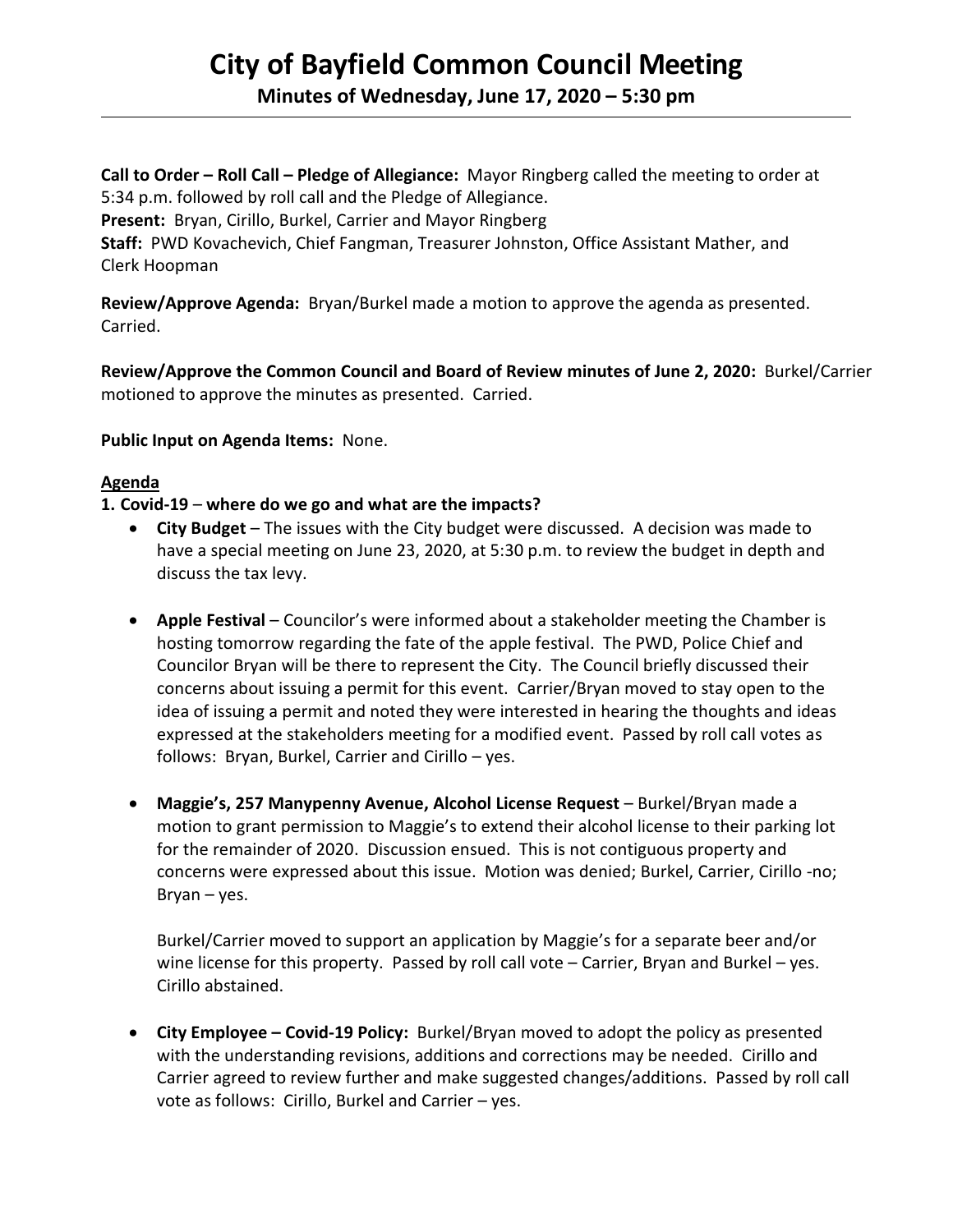- **Resolution #572 – Allowance of temporary signs due to the Covid-19 Pandemic.** Cirillo/Burkel moved to approve Resolution #572 as presented. It was hoped it is clear this allowance is only for the remainder of 2020 and is to help local business communicate additional information during this unprecedented time. Passed by roll call vote as follows: Burkel, Carrier, Cirillo, and Bryan – yes.
- **2. Resignations/Appointments - Library Board:** Burkel/Bryan made a motion to accept with regret the resignation of Doreen Dalman and further to accept the Mayor's appointment of Ted Dougherty to the Bayfield Carnegie Library Board. Carried.
- **3. Resolution #571: Resolution for Outdoor Recreation Grant Application to the WI Department of Natural Resources:** Carrier/Cirillo made a motion to adopt Resolution #571 as presented. It was approved with the understand Hoopman and Kitchell would be mindful of the City's budget issues. Passed by roll call vote as follows: Burkel, Carrier, Cirillo, and Bryan – yes.
- **4. Sidewalk Sale Request from Up North 124 Rittenhouse Avenue - June 13-14 & 27-28, July 11- 12 & 25-26, August 8-9 & 22-23, September 5-6 & 19-20.** Burkel/Cirillo moved to approve the sidewalk sale requests as presented and in accordance with City Ordinance. Passed by roll call vote as follows: Carrie, Cirillo, Bryan and Burkel – yes.

# **5. Project Updates:**

- **a.** Marina Breakwell/Seawall Project: Agreement between the Department of the Army and the City of Bayfield, WI for the design and construction assistance for the AIM Bryan/Burkel moved to approve the Mayor's signature on the agreement for the Marina Breakwall Project as presented. Cirillo, Bryan, Burkel and Carrier – yes.
- **b. Bayfield & Ashland County Regional Housing Study**: The survey work has been going slow but is in progress.
- **c. Big Ravine & Wayfinding System Project:** Burkel/Cirillo moved to approve the City Parks and Recreation Committee entering into a contract with Earth Sense in the amount of \$6000 to reconstruct the steps. This is part of the WCMG Project. Passed by roll call vote as follows Bryan, Burkel, Carrier and Cirillo – yes.
- **d. Green Infrastructure Project:** Some discussion ensued about this project which is no longer a priority for many considering Covid and travel is highly uncertain. Because of this, we are proposing to scale back the contract with J.B. Hinds to focus on just completion of the code ordinance.

**6. Mayor's Report:** The Mayor thanked the City's Police Department for the work they do and feel they and the EMS have a done a great job in these unprecedented and scary times.

#### **File Reports from Committees, Commission & Boards:**

**Ambulance**: Minutes of March 19, 2020 **Fire Department:** Minutes of June 1, 2020 **Harbor:** Minutes of June 1, 2020 **Library**: Minutes of May 12 and 22, and June 3, 2020 **Parks and Rec**.: Minutes of June 4, 2020 **Police Department**: May 2020 Report Burkel/Bryan made a motion to approve the minutes listed above in a block format. Bryan mentioned the issues and concerns regarding the City's LE Building and asked Councilor's for their ideas and thoughts. "It's been a victim of circumstances." Carried.